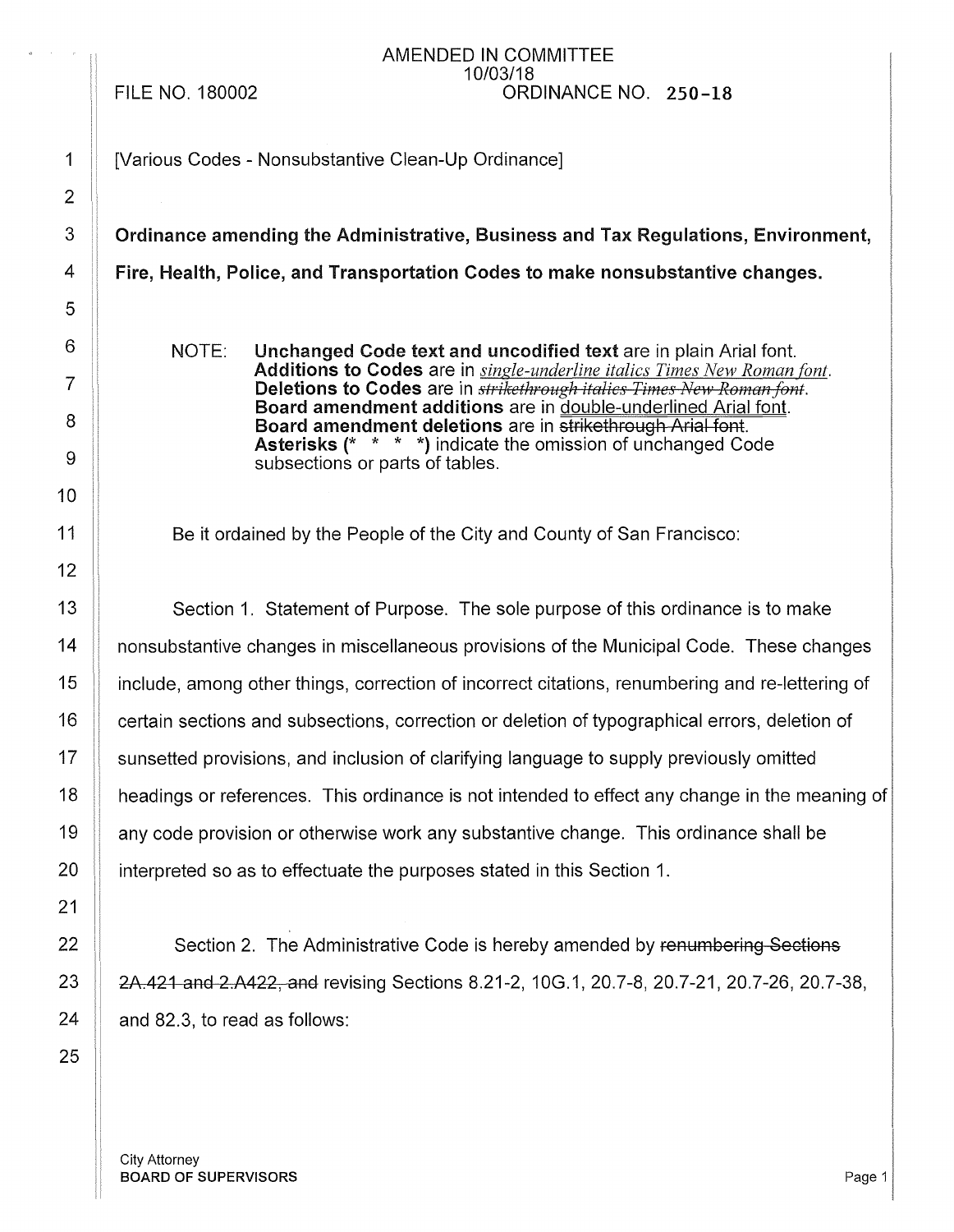## 1 SEC. 8.21-2. LIBRARY FINES AND FEES.

(a) Fee Schedule. The Library Commission is hereby authorized to charge fines and fees for the use of library materials and services in accordance with the following schedule:

| <b>REPLACEMENT OF LOST MATERIALS</b> |            |
|--------------------------------------|------------|
| <b>Materials</b>                     | Per Item   |
| Audiocassettes                       | $$5$ /tape |

8 **|** \* \* \* \*

\* \* \* \*

 $9$   $\parallel$  (c) Fees for Lost and Damaged Materials Owned by Other Libraries. The Library is 10 | hereby authorized to collect fees for lost or damaged materials that its patrons have borrowed 11 **from another library via interlibrary loan (ILL) in accordance with the following:** 

12 |  $\vert$  (1) in the case of lost or damaged materials borrowed from a member library of **the LINK+ library consortium, the Library may collect the replacement fee set by LINK+,**  | provided that the Library shall collect only the actual replacement cost of the item when | authorized to do so by the lending library:

16  $\parallel$  (ii) for all other lost or damaged materials borrowed from another library via 17  $\parallel$  ILL, the Library may charge a replacement fee in the amount that is required by the lending 18 library, which shall be either the fair market value of the lost item(s) or an amount set by the 19 | lending library not to exceed \$200 per item.

20 \* \* \* \*

## 21 SEC. 10G.1. SURCHARGE IMPOSED; CATEGORIES OF PERMITS AND FEES.

22 | In order to recover the cost to the City and County for the Board of Appeals permit  $23$  || review functions, at the time a fee for permit application, issuance, or review is collected, and  $24$  | at the time an annual fee for renewal of the permit or license associated with the permit is

2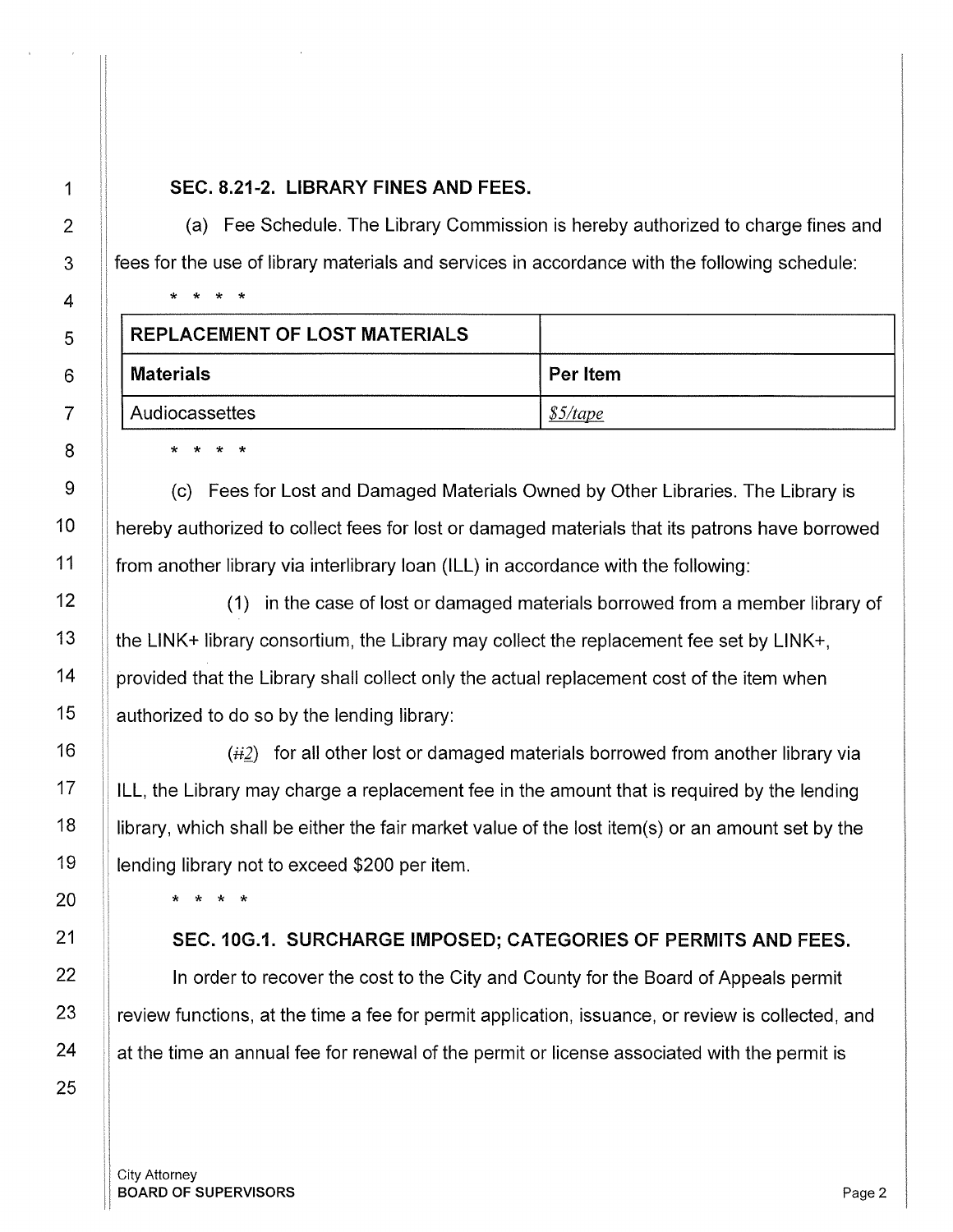collected, a surcharge in the amount specified shall be charged and collected for the following categories of permits and fees.

(c) For permits issued pursuant to the Public Works Code that may be appealed to the Board of Appeals pursuant to Charter Section 4.106, a surcharge of  $$6.50$ ;

\* \* \* \*

\* \* \* \*

#### 8 **SEC. 20.7-8. PRORATION OF INCOME OVER CONTRACT PERIOD.**

9  $\parallel$  The income of any person under a contract of employment who works and receives 10 **income from such contract**, *but more than eight months*, shall be prorated over the period of the 11 | contract for the purposes of this Article VII.

12 **SEC. 20.7-21. COMPUTATION AND PAYMENT OF AID GRANTS; AMOUNTS**  13 **PAYABLE.** 

\* \* \* \*

(e) In the case of more than 10 persons in a family budget unit, an additional \$14 each month shall be paid for each additional person in the family budget unit. For the purpose of this subgection (e), a family is defined as an Applicant/Recipient and his or her spouse or "domestic partner," as defined under Section 62.2 of the Administrative Code, and/or any of the Applicant/Recipient's children who are under age 18, living with, and applying for assistance under this Article VII with, such Applicant/Recipient. For family budget units in which members receive cash payments from more than one federal, State, or County assistance program, except for SSl/SSP, the maximum grant amount shall be reduced dollarfor-dollar by the amount of such cash assistance.

\* \* \* \*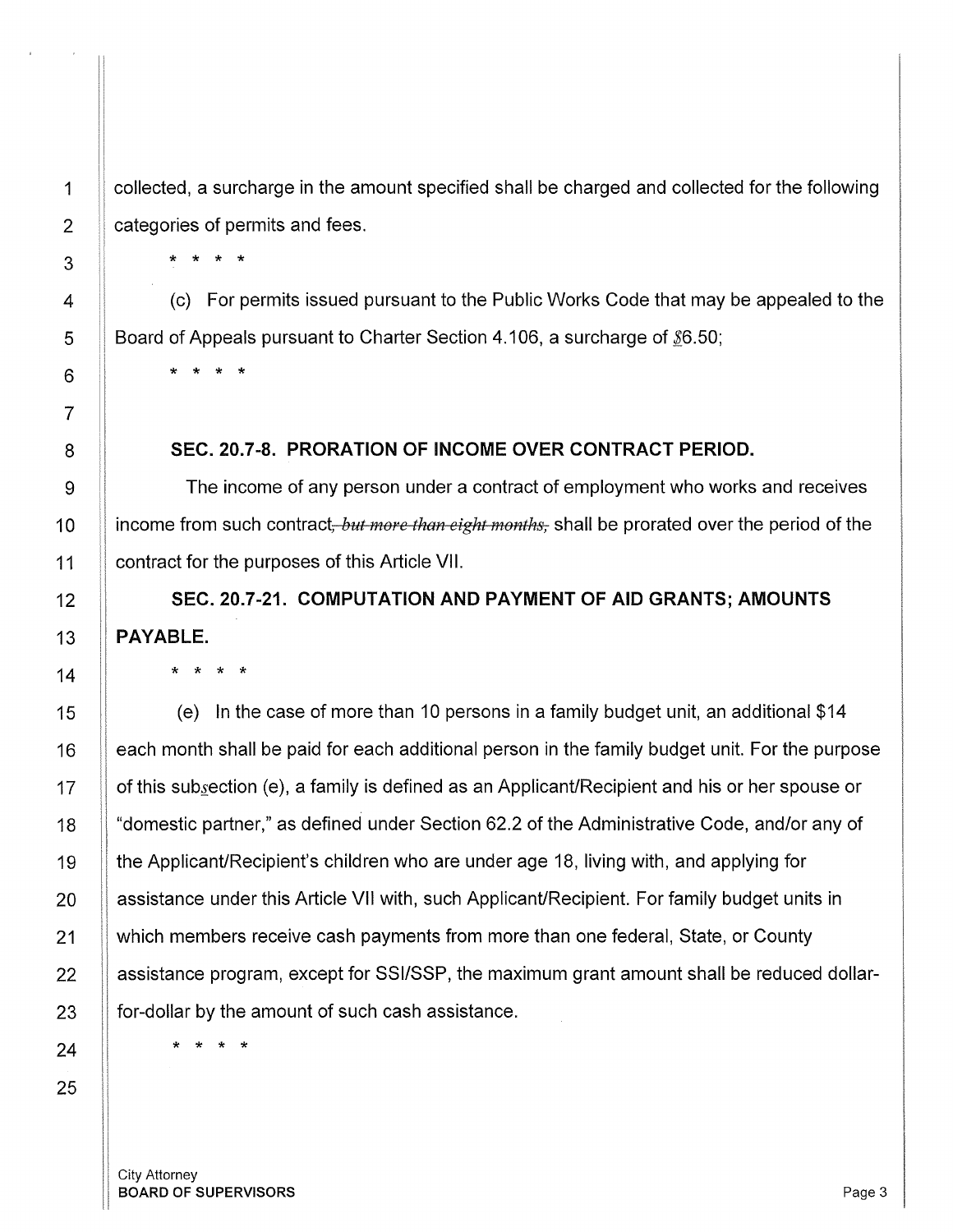U) To promote the transition of County Adult Assistance *Programs* Recipients to gainful employment, the Executive Director may establish an Earned Income and Asset Disregard Policy for the Recipients who are employed. The Earned Income and Asset Disregard Policy shall provide for disregarding a certain amount of gross income which a Recipient earns as wages and savings derived therefrom when determining a Recipient's County Adult Assistance Programs eligibility and grant amount.

\* \* \* \*

\* \* \* \*

#### SEC. 20.7-26. WORK REQUIREMENTS AND EXEMPTIONS.

(c) The following individuals are exempt from the mandatory *ernployment job readiness*  requirements set forth in subsection (b)(4):

\* \* \* \*

SEC. 20.7-38. FAIR ADMINISTRATION; DISCLOSURES; OVERPAYMENT. \* \* \* \*

(f) Overpayment due to false statement or representation or by impersonation or other fraudulent device or by intentional failure to report facts as required by this Article or department regulations ("Fraud") shall result in immediate discontinuance of aid subject to fair hearing procedures in Section 20.7-45 of this Article VII. The case shall be referred to the Special Investigation Unit of the Department. Any aid granted under such circumstances shall be offset against any future aid by deducting from current grants not more than 40% with an administrative determination of Recipient Fraud and an administrative evaluation of the Recipient's current ability to pay housing costs.

## CHAPTER 82: LOCAL HIRING POLICY FOR CONSTRUCTION SEC. 82.3. DEFINITIONS.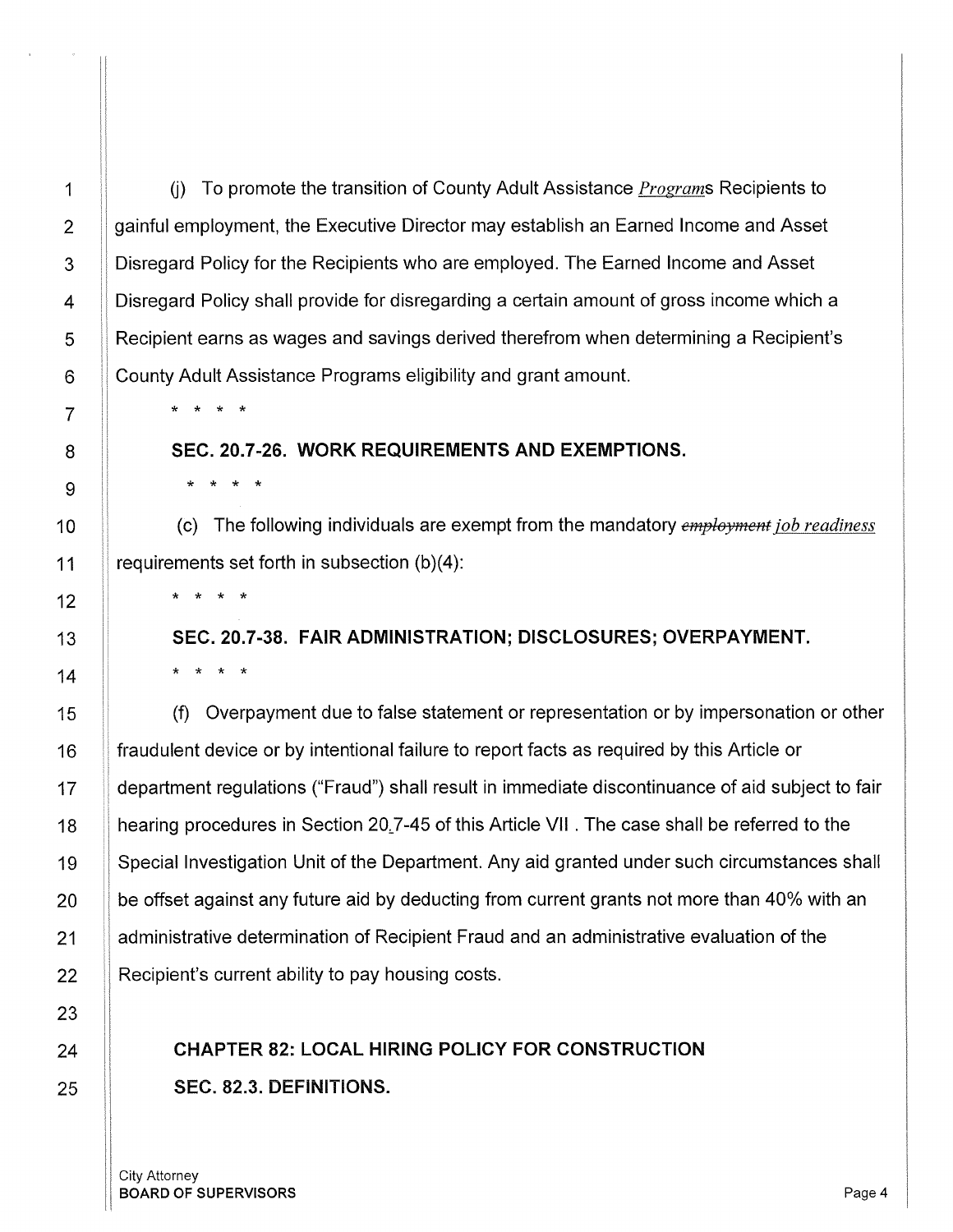For purposes of this Chapter 82, the following terms shall have the following meanings: \* \* \* \*

Public Work or Improvement. A Public Work or Improvement as that term is defined in *ChaptcrSection* 6.1 of the Administrative Code as amended from time to time.

7 | Section 3. The Business and Tax Regulations Code is hereby amended by revising 8 | the title of Section 1115, to read as follows:

9 SEC. 1115. *DEFICIENCY* DETERMINATIONS; JEAOPARDY DETERMINATIONS.

Section 4. The Environment Code is hereby amended by revising Sections 701, 703, 705, 706, 709, 18.1, 18.6, 1602 and 1605, to read as follows:

## SEC. 701. DEFINITIONS.

The following terms shall have the meanings set forth below.

\* \* \* \*

\* \* \* \*

"Landfill" means a facility that (a) accepts for disposal in or on land non-hazardous waste such as household, commercial, and industrial waste, and waste generated during construction, remodeling, repair and demolition operations, and  $(iib)$  has a valid current solid waste facilities permit from the California Department of Resources Recycling and Recover (CalRecycle).

\* \* \* \*

## SEC. 703. DUTIES OF THE DEPARTMENT OF THE ENVIRONMENT.

(a) General Duties Under this Chapter. The Department of the Environment shall: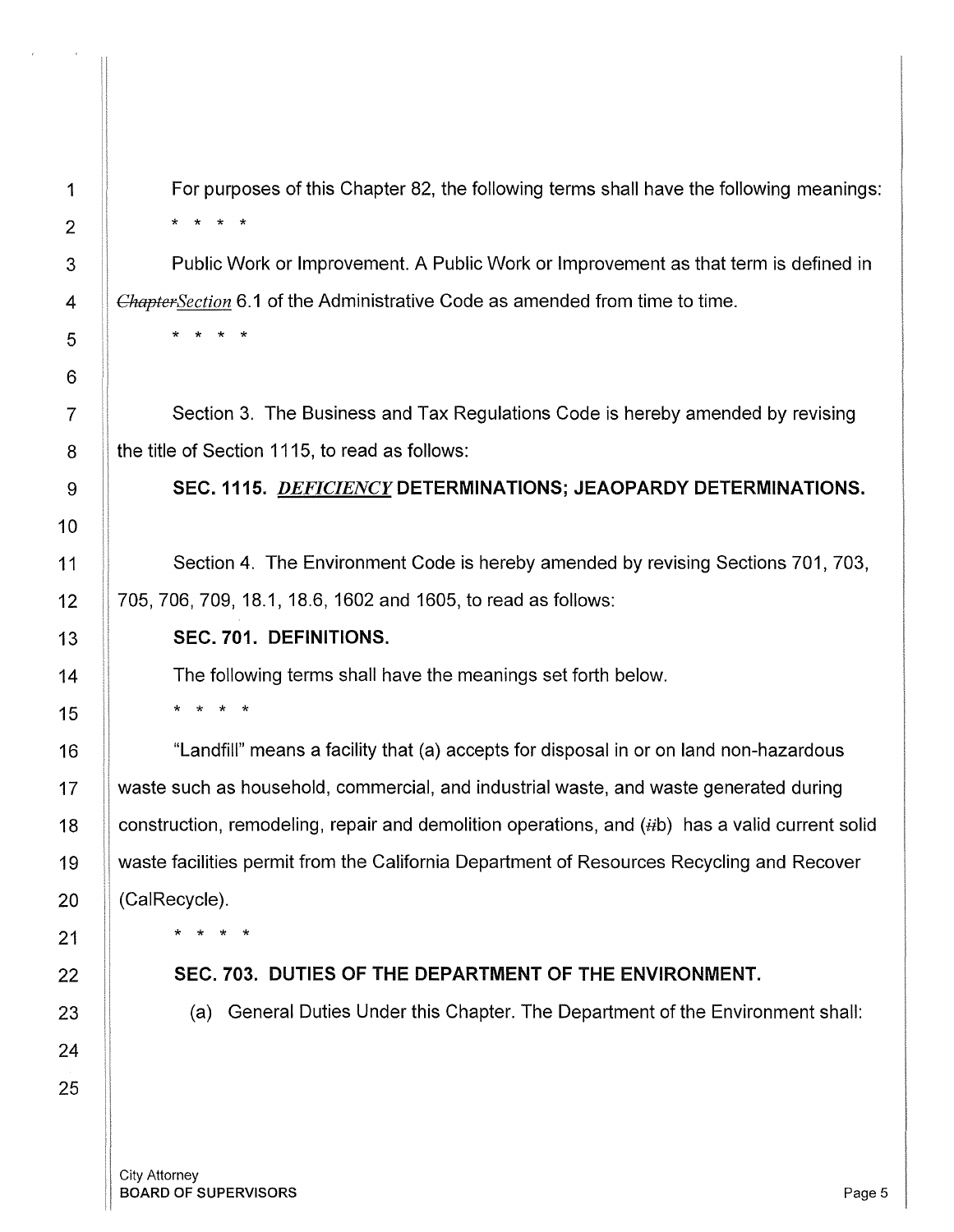(1) Develop goals, criteria, and strategies for optimizing municipal green building design, construction and operations and make policy recommendations regarding requirements for municipal construction projects to the Board of Supervisors;

(2) Develop and oversee a training program in green building practices, including design, construction, renovation, operation and reuse of buildings for City department heads and architects, engineers, construction managers, building managers, department managers and finance officers employed by the City in order to implement the policies adopted by the Board of Supervisors;

(3) Chair the Task Force and coordinate City departments having responsibility for compliance with the requirements of this Chapter. *The Task Force* shall assist the Director in providing green building advice, assistance, outreach, and education to City departments; \* \* \* \*

**SEC. 705. LEED CERTIFICATION REQUIREMENTS FOR MUNICIPAL CONSTRUCTION PROJECTS.** 

Except as otherwise provided by the City's Charter,

\* \* \* \*

17 (e) Municipal construction projects Less Than 10,000 Gross Square Feet. For 18 | municipal construction projects less than 10,000 gross square feet and for municipal 19 | construction projects of any size not meeting the Minimum Program Requirements to be 20 **eligible for LEED certification, the sponsoring City department, in consultation with a LEED AP** 21 | with specialty, shall prepare and submit a conceptual design phase LEED Scorecard to the 22 **Department for informational and reporting purposes.** The conceptual design phase LEED 23 Scorecard shall demonstrate the maximum LEED credits that are practicable for the project. 24 **The sponsoring City department shall pursue these LEED credits throughout the design and** 25 **construction process. The sponsoring City department, in consultation with a LEED AP with**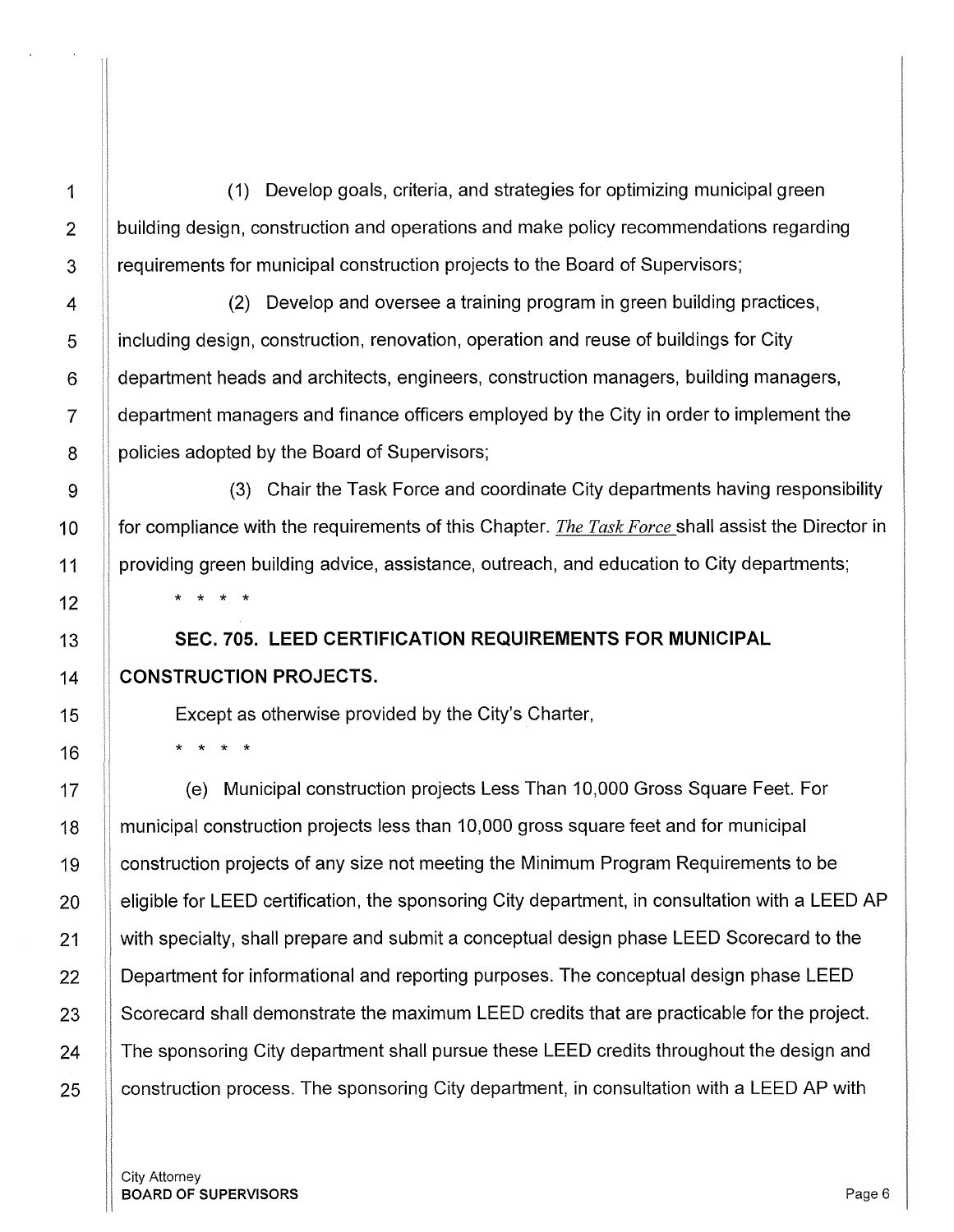specialty, shall prepare and submit a final as-built LEED Scorecard to the Department indicating all LEED credits that would be achieved if the project had been certified. Documentation of LEED credits is not required for these projects. Municipal construction projects less than 10,000 gross square feet are subject to all applicable local ordinances and requirements, including but not limited to, Construction and Demolition Debris Management, Recycling by Occupants, Construction Site Runoff Pollution Prevention, Stormwater Control, and Water Efficient Irrigation, as well as the requirements of the California Green Building Standards Code (CCR *±ikTitle* 24, Part 11). \* \* \* \*

SEC. 706. LOCALLY-REQUIRED MEASURES FOR MUNICIPAL CONSTRUCTION PROJECTS.

\* \* \* \*

 $(ch)$  Indoor Water Use Reduction. Municipal construction projects subject to a LEED 14 **Franch in Exertification requirement shall demonstrate a minimum 30% reduction in the use of indoor** 15 | potable water, as calculated to meet and achieve LEED credit Indoor Water Use Reduction.

16  $\parallel$  (*de*) Renewable Energy Efficiency, Better Roofs, and Energy Resilience. 17  $\| \cdot \|$  \* \* \* \*

18 **18 (ed)** Commissioning. For each municipal construction project subject to a LEED 19 certification requirement, the design team shall demonstrate that the project achieves Option 20 1 of LEED credit Enhanced and Monitoring-Based Commissioning, in addition to LEED 21 | prerequisite Fundamental Commissioning and Verification.

22 *(fe)* Construction Debris Management. All municipal construction projects shall 23 | demonstrate a minimum 75% diversion from landfill. For all municipal construction projects 24 Subject to a LEED certification requirement, the LEED Project Administrator shall submit 25 **documentation verifying that the project achieves LEED credit Construction and Demolition** 

1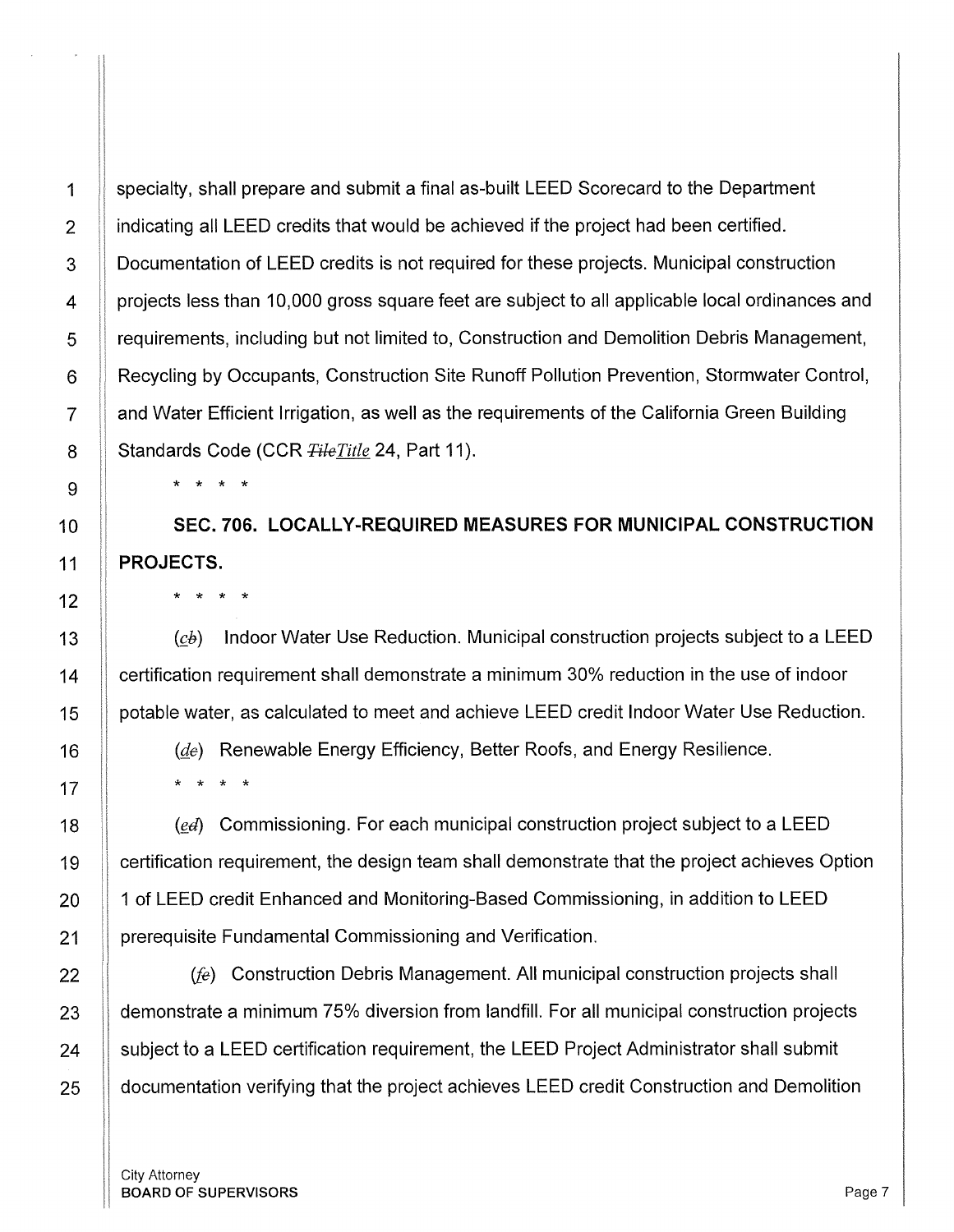1 Waste Management (75%; 2 points). The project must also satisfy the requirements of 2 Section 708.

 ||  $(gf)$  Indoor Air Quality. For each municipal construction project subject to a LEED **Exercification requirement, the LEED Project Administrator shall submit documentation verifying that the project achieves LEED credit Enhanced Indoor Air Quality Strategies (1 point), LEED 6 Credit Construction Indoor Air Quality Management Plan (1 point), and LEED credit Indoor Air** 7 | Quality Assessment Option 2: Air Testing (2 points).

8 ( $\parallel$  (hg) Low Emitting Materials. For each municipal construction project subject to a 9 LEED certification requirement, the LEED Project Administrator shall submit documentation 10 | verifying that the project achieves LEED Low Emitting Materials (3 points).

11  $\|$  (ik) Toxics Reduction and Pollution Prevention.

\* \* \* \*

\* \* \* \*

SEC. 709. WATER CONSERVATION RETROFIT REQUIREMENTS.

(c) Water Conservation Requirements for Water Closets (Toilets) and Urinals. \* \* \* \*

(3) The responsible City department shall ensure that all water closets in City-owned facilities with a rated flush volume exceeding 1.6 gallons per flush are replaced with highefficiency water closets that use no more than 1.28 gallons per flush. All wall-mounted urinals with a rated flush volume exceeding 1.0 gallon per flush shall be replaced with high-efficiency urinals that use no more than 0.125 gallons per flush. All non-wall mounted urinals with a rated flush volume exceeding 1.0 gallon per flush shall be replaced with *high-efficiency urinals that use no more than 0. 5 gallons per flush.* 

\* \* \* \*

### SEC. 1602. DEFINITIONS.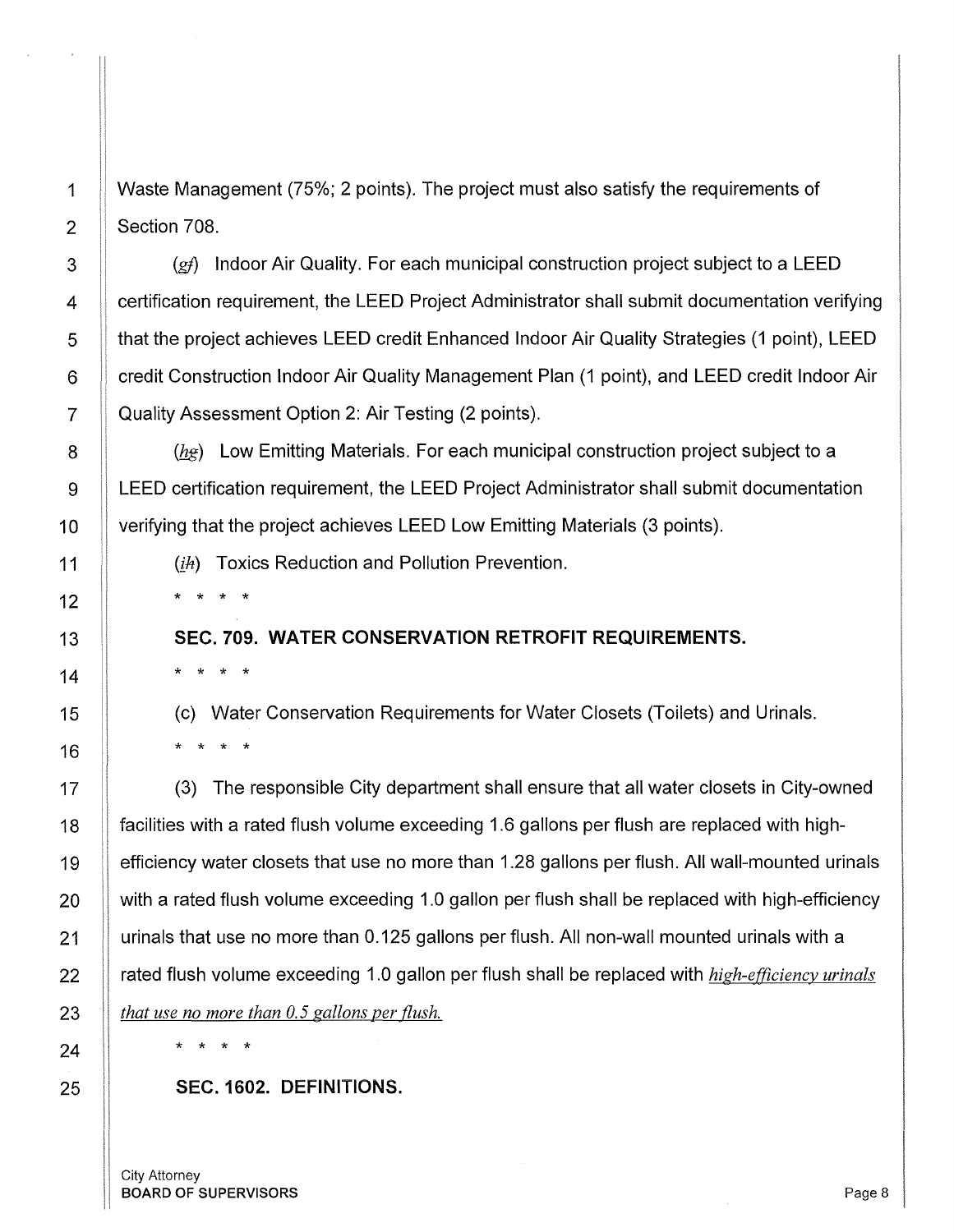\* \* \* \*

\* \* \* \*

\* \* \* \*

"Restaurant" means any establishment located within the City that sells Prepared Food for consumption on, near, or off its premises. The the-term includes a Restaurant operating from a temporary facility, cart, vehicle, or mobile unit.

## **SEC. 1605. OTHER POLYSTYRENE FOAM PRODUCTS.**

(d) For purposes of this Section 1605, Distribution of Packing Material shall not include:

**(1)** Receiving shipments within the City that include Polystyrene Foam, or some other non-Compostable and non-Recyclable product, used as Packing Material;

(2) Re-using Packing Materials for shipping, transport, or storage within the same distribution system, where the Packing Materials are not sent to a consumer or end user;

(3) Donating used Packing Materials to another person, where the donor receives nothing of value for the donated Packing Materials; or-

\* \* \* \*

**SEC. 18.1. FINDINGS.** 

\* \* \* \*

(o) Section 908 of the Environment Code requires San Francisco to reduce greenhouse gas emissions by 25% below 1990 levels by 2017; by 40% below 1990 levels by 2025; and by 80% below 1990 levels by 2050.

*J.:.* 

(p) In view of the City's objectives in addressing the challenge of climate change, the positive benefits for the City's overall power consumption market and the particular benefits for the SF-PUC's Power Enterprise, the SFPUC intends to allocate \$7.275 million of power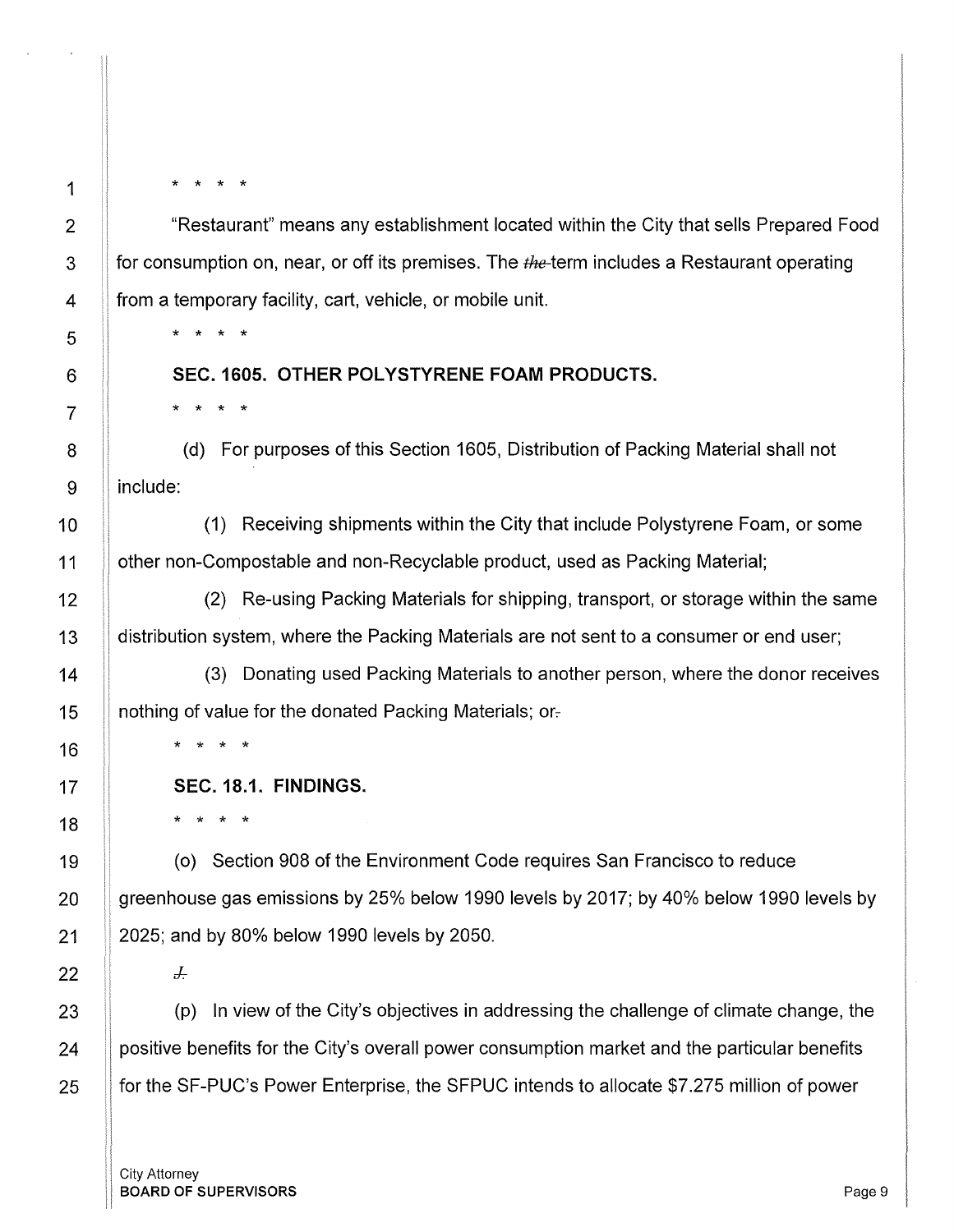revenues, including \$2 million of Solar Energy Incentive Program surplus funds from fiscal year 2014-2015, towards funding the implementation of the solar incentive program described in this Chapter 18, with the objective of providing declining annual appropriations through fiscal year 2023-2024.

\* \* \* \*

#### **SEC. 18.6. PROGRAM ADMINISTRATION.**

\* \* \* \*

(e) Subject to the budgetary and fiscal provisions of the Charter, the *±he-* Program Administrator shall maintain annual program funding as identified within the SFPUC Power Enterprise budget as the Solar Energy Incentive Fund. At the end of each fiscal year, any program funds that were not expended shall be carried forward to the next fiscal year. Upon a finding as to the continuing effectiveness of the Solar Energy Incentive program in achieving its objectives such funds shall be appropriated then or thereafter for the purposes specified in this Chapter 18.

\* \* \* \*

Section 5. The Fire Code is hereby amended by revising Division I, subsection 109.2(c), Section 113.21, and Table 113-B, and Section 1103, to read as follows:

**CHAPTER 1 SAN FRANCISCO GENERAL CODE PROVISIONS DIVISION** *[.J.* - **SAN FRANCISCO ADMINISTRATION.** 

**109.2. [For SF] Person Responsible.** 

\* \* \* \*

\* \* \* \*

(c) The person responsible for a violation of Section 107. $65$  or Section *1030.21031.2is* the owner of the business operating at the building or premises.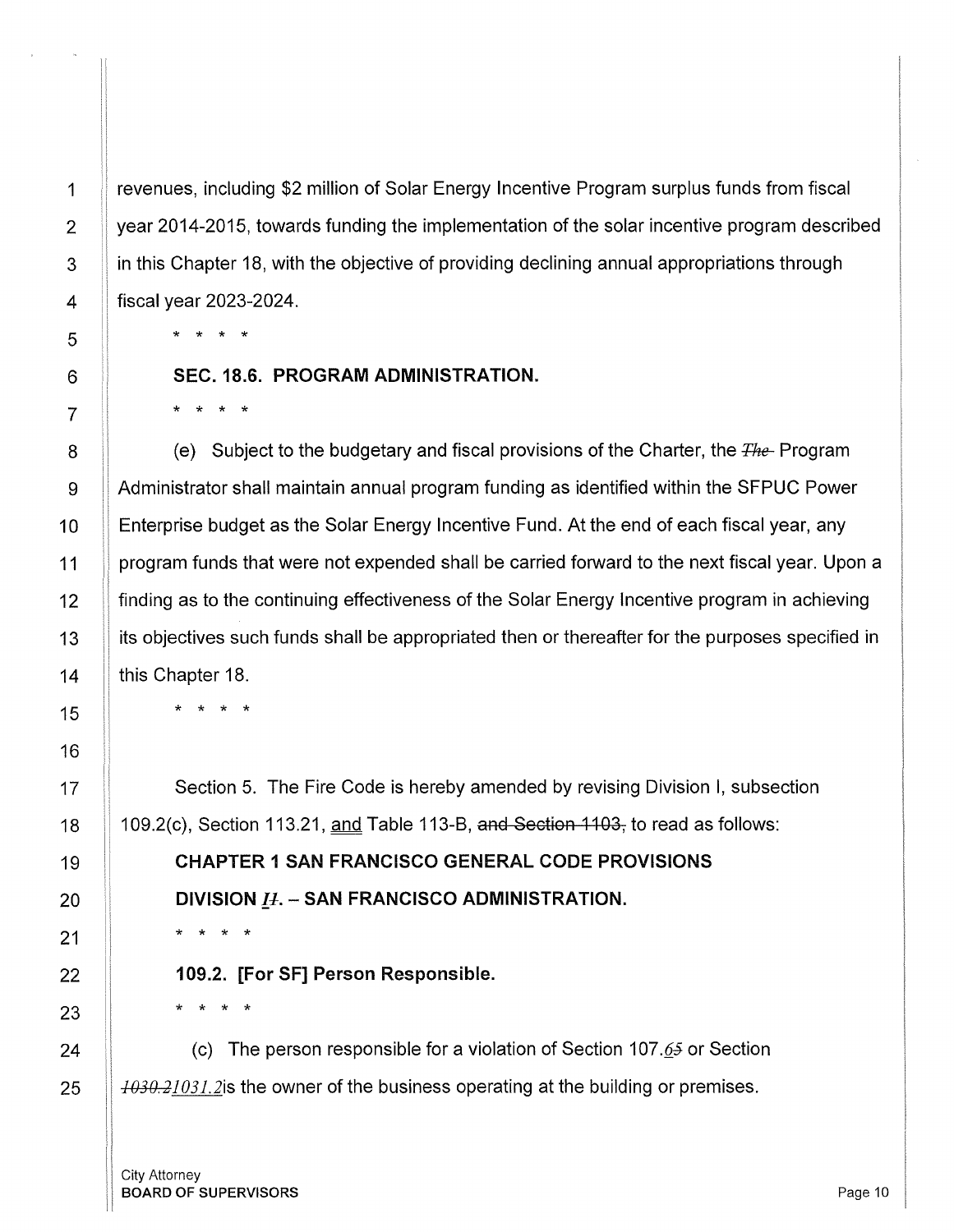113.21. [For SF] Fee-Setting Procedure.

## TABLE 113-B. - PLAN REVIEW FEES.

| <b>VALUATION</b>         |                                                                                                                                       | FFF |
|--------------------------|---------------------------------------------------------------------------------------------------------------------------------------|-----|
|                          |                                                                                                                                       |     |
| \$50,001 TO<br>\$200,000 | \$790.82 for the First \$50,000 or less plus $$5.4309$ for each additional<br>\$1,000 or fraction thereof, to and including \$200,000 |     |
|                          |                                                                                                                                       |     |

Section 6. The Health Code is hereby amended by revising Article 19K, and renumbering Sections 1010, 1010.1, 1010.2, 1010.3, and 1010.4, to read as follows: SEC. *19K.1<del>1010</del>*. DEFINITIONS.

\* \* \* \*

\* \* \* \*

\* \* \* \*

SEC. 19K.2<del>1010.1</del>. PROHIBITION AGAINST TOBACCO PRODUCT SALES ON PROPERTY OWNED BY OR UNDER THE CONTROL OF THE CITY.

No person shall sell tobacco products on property owned by or under the control of the City and County of San Francisco, except as provided in Section *19K.31010.2.* All leases, permits or agreements awarded by the City and County of San Francisco allowing any person to use City property for retail purposes shall specifically provide that there shall be no sale of tobacco products on such City property.

## SEC. *19K.31010.2.* EXCEPTIONS.

The prohibition against tobacco sales on property owned by or controlled by the City in Section *19K.21010.1* shall not apply where its application would impair a lease, permit or use agreement to which the City is a party on the effective date of this ordinance. The City shall

City Attorney BOARD OF SUPERVISORS And the state of the state of the state of the state of the state of the state of the state of the state of the state of the state of the state of the state of the state of the state of the state of th

1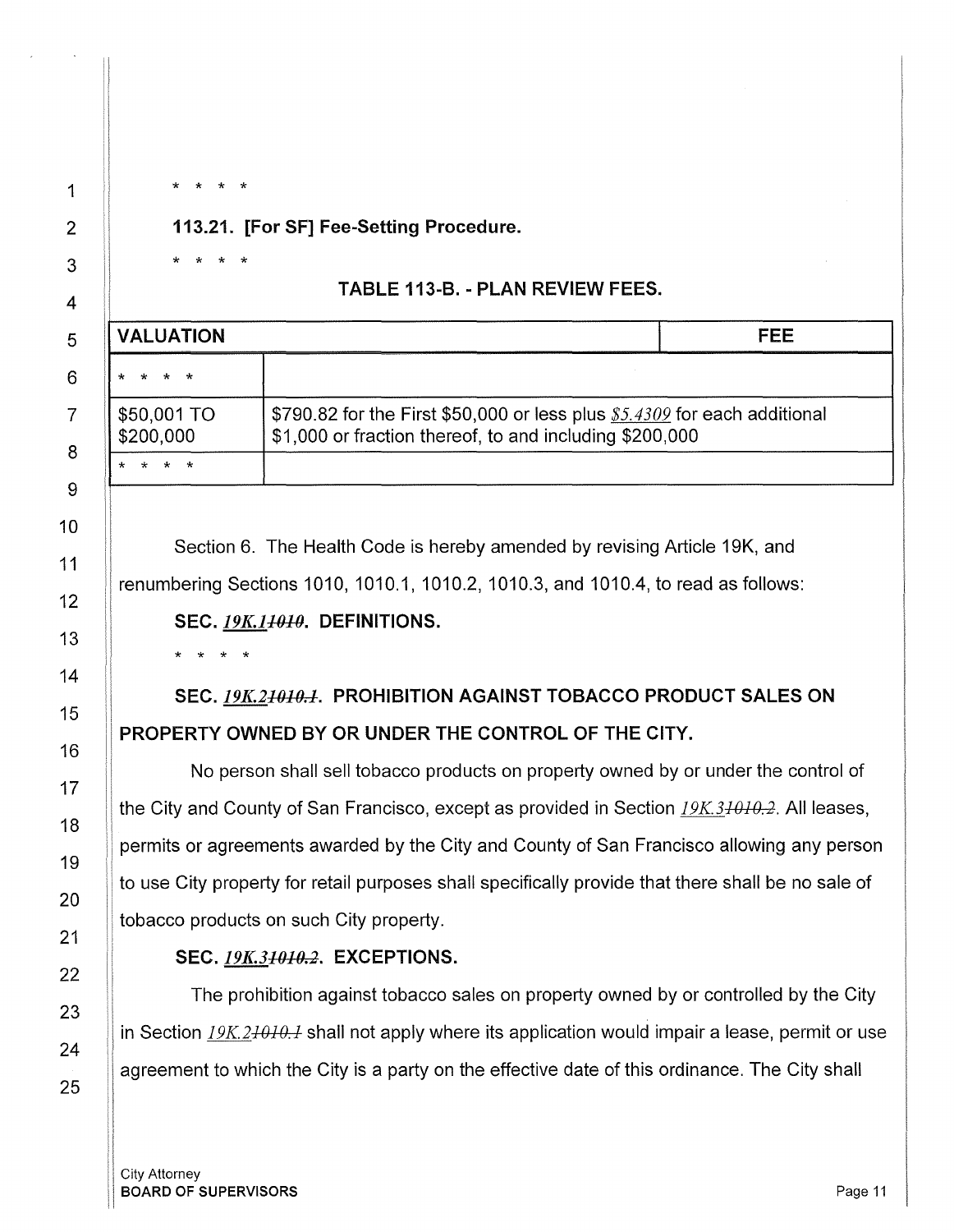not enter into, renew, extend or materially amend a lease, permit or use agreement for the use of City property after the effective date of this ordinance that does not incorporate the prohibition set forth in Section *19K.21010.l.* 

The prohibition against tobacco sales on property owned by or controlled by the City in Section *19K.21010.l* shall not apply to the passenger terminal complex at San Francisco International Airport.

## **SEC.** *19K.41010.3.* **PENAL TIES AND ENFORCEMENT.**

Administrative penalties for violation of the prohibition set forth in Section *19K.21010.1*  shall be assessed and collected by the Director in accordance with *San Francisco*  Administrative Code Chapter 100, which is hereby incorporated by reference.

## **SEC.** *19K.51010.4.* **PREEMPTION.**

\* \* \* \*

1

2

3

4

5

6

7

8

9

10

11

12

13

14

15

16

17

18

19

20

21

Section 7. The Police Code is hereby amended by revising Sections 1060.5.1, 1060.19, 1060.24, 1060.25, 1060.29.2, and 3907, and Article 52, to add an Article Title, to read as follows:

**SEC. 1060.5.1. DETERMINATION OF APPLICATION FOR LIMITED LIVE PERFORMANCE PERMIT.** 

\* \* \* \*

(i) In considering whether to make any of the findings stated in subsections  $(f)(1)-(3)$  $22$  || or the finding stated in subsection (g), or to impose conditions on a Limited Live Performance 23 Permit, the Commission shall consider where relevant the circumstances surrounding any 24 | previous denial of a permit application or previous suspension or revocation of a permit, under  $25$  || this Article 15.1 or Article 15.2, for the same permit applicant or Permittee.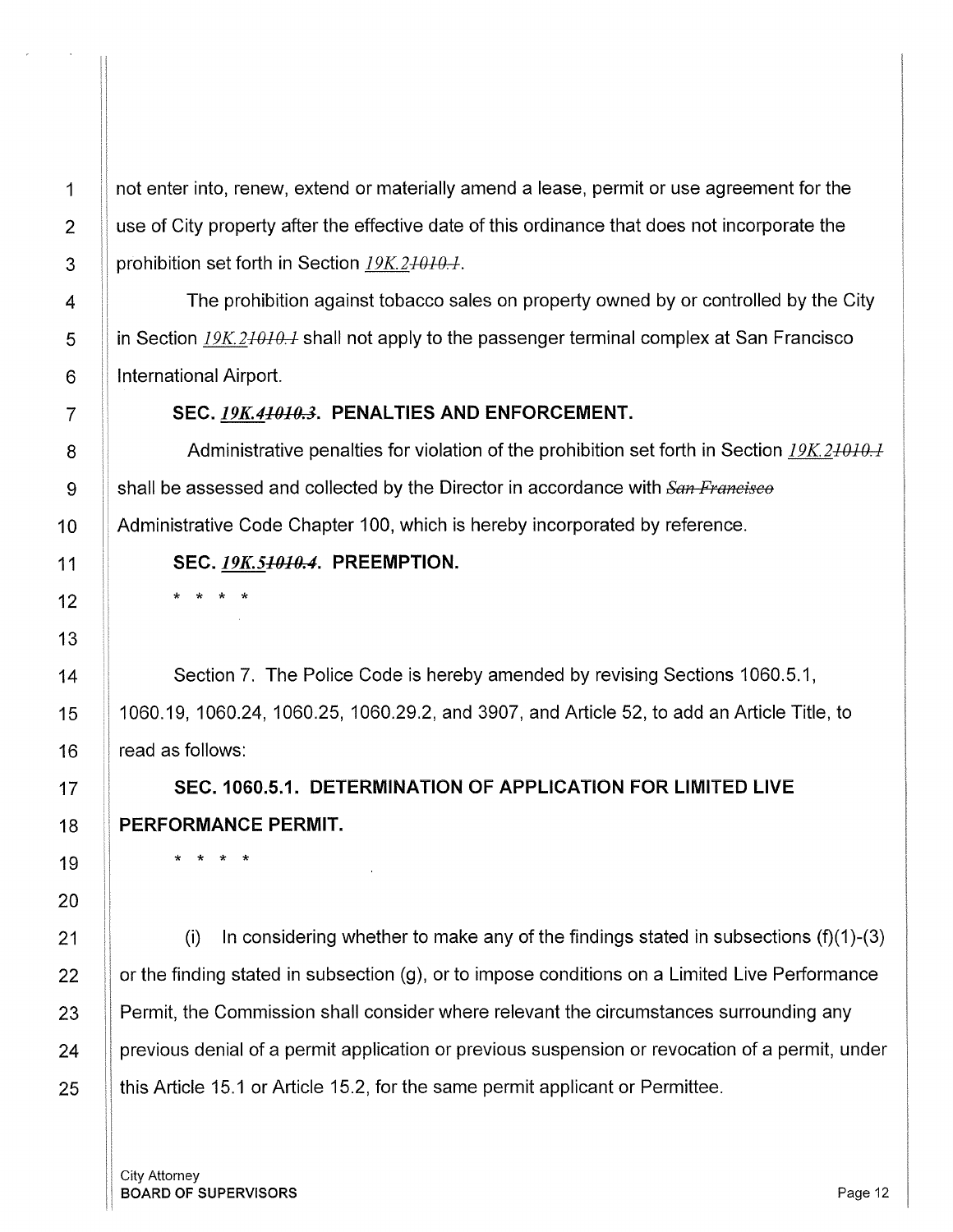$(i)$  If a Permittee has been conditionally granted a permit but has not obtained all of the permits required from other City departments within nine months from the date that the Entertainment Commission conditionally granted the permit, the conditionally granted permit shall expire by operation of law and be void. Notwithstanding the foregoing sentence, upon the Permittee's written request and a showing of good cause, the Commission may extend the aforementioned nine-month deadline for up to 24 months, subject to an additional extension or extensions totaling no more than 12 months beyond the aforementioned 24 months. In its discretion, the Commission may delegate to the Director, in whatever manner it deems appropriate, the power to extend the nine-month deadline.

 $(k<sub>i</sub>)$  If the Permit is for a Plaza as identified in Administrative Code Chapter 94, the Permit shall state that it automatically expires upon termination or expiration of the Real Estate Division license for that Plaza or termination or expiration of the Public Works permit for that Plaza issued pursuant to Chapter 94 of the Administrative Code. If the permit is for a People Place as identified in Administrative Code Chapter 94A, the Permit shall state that it automatically expires upon termination or expiration of the People Place Permit issued pursuant to Chapter 94A of the Administrative Code.

SEC. 1060.19. PERMIT FEE; EXEMPTIONS.

\* \* \* \*

\* \* \* \*

(a) Place of Entertainment, Limited Live Performance, and Fixed Place Outdoor Amplified Sound Permit Fee Exemptions.

22 **(2)** Notwithstanding the aboveubsection subsection (a)(1), the Steward or 23 | permittee for a Plaza as identified in Administrative Code Chapter 94 and a People Place as 24 | identified in Administrative Code Chapter 94A shall be subject to the permit fee of Section  $25$  || 1060.2.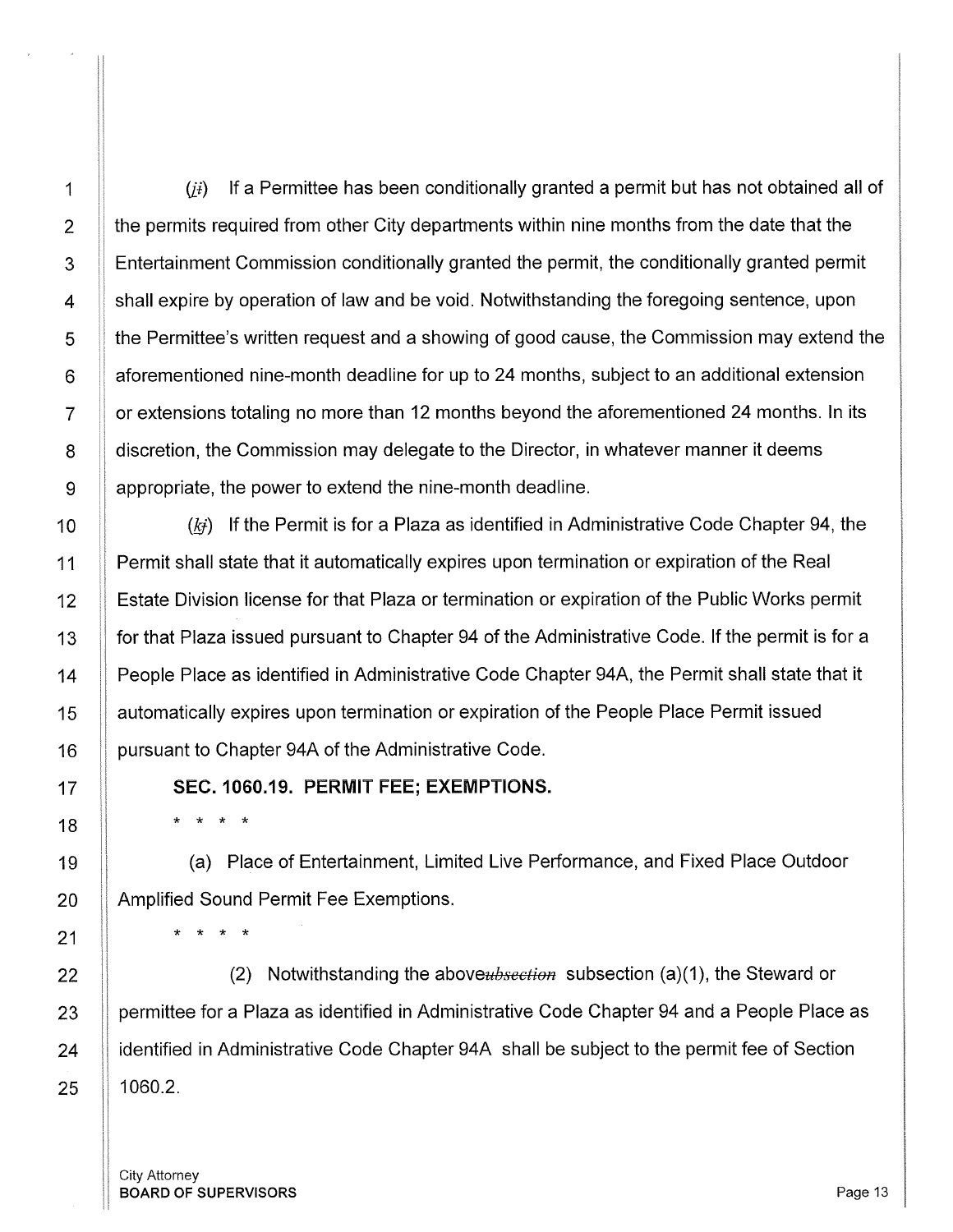\* \* \* \*

## SEC. 1060.24. PERMITS NOT TRANSFERABLE; PERMIT MUST BE SURRENDERED UPON SALE OF BUSINESS; PERMIT AMENDMENT REQUIRED TO CHANGE PARTNERS OR OTHER OWNERS.

\* \* \* \*

(h) Temporary Permits. Once the Entertainment Commission receives a surrendered Place of Entertainment Permit, Limited Live Performance Permit, or Fixed Place Outdoor Amplified Sound Permit under Section 1060.24(b), the new owner of the business may apply to the Director for a temporary Place of Entertainment Permit, Limited Live Performance Permit, or Fixed Place Amplified Sound Permit, subject to any required Planning Department approvals, for a period not to exceed 90 days from the date of surrender (a "Temporary Permit"). The Director may grant a Temporary Permit provided that (1) the new owner has submitted a completed application for a Place of Entertainment Permit, Limited Live Performance Permit, or Fixed Place Outdoor Amplified Sound Permit, (2) the new owner's Entertainment, Live Performance, or Amplified Sound events and activities are consistent with those allowed under the prior Permit, (3) the premises at issue complies with all existing health, safety, and fire ordinances, and (4) a Temporary Permit is necessary to ensure uninterrupted operations of a business at the premises. This Temporary Permit may not be renewed as a Temporary Permit. The Entertainment Commission may establish additional procedures and Temporary Permit criteria to help carry out the goals of this Section 1060.24(h).

\* \* \* \*

\* \* \* \*

SEC.1060.25. CRIMINAL, ADMINISTRATIVE, AND CIVIL PENALTIES.

(c) CIVIL PENALTIES.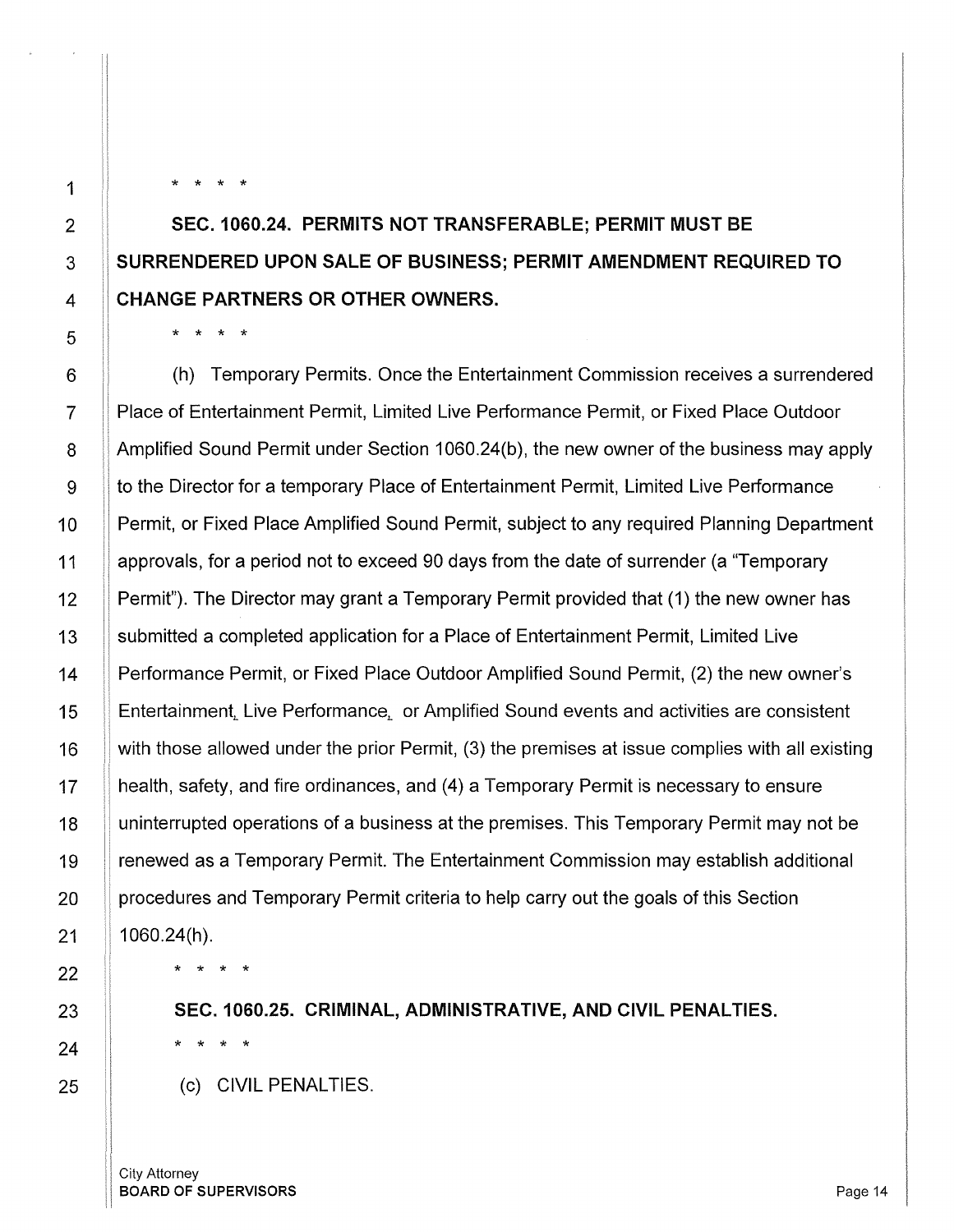1 | (1) Presumption of Noncompliance with Order. In addition to any other penalties 2  $\parallel$  provided in this Article 15.1, any person or entity served with a notice or order by the Director 3 Setting forth the nature of the violation of this Article, demanding correction of such violation,  $4 \parallel$  and specifying the time within which such violation must be corrected, shall be presumed, in 5 Subsequent civil proceedings, to have failed to comply with that notice or order at and after the  $6$   $\parallel$  time given in that notice or order for correction of such violation, after the time period specified  $7$  | in the notice or order has expired without correction of that violation.

8 **Quart Come 1** (2) Injunction. In a civil action brought by the City Attorney, any person who 9 commits, or proposes to commit, an action in violation of this Article 15.1 may be enjoined

\* \* \* \*

\* \* \* \*

**SEC. 1060.29.2. ONE TIME OUTDOOR AMPLIFIED SOUND PERMIT.** 

(c) Permit Application.

\* \* \* \*

16 | (2) The application shall include the information required under subsection 17 | (a)(8) of Section 1060.3.2 of this Article 15.1 with regard to the use of outdoor Amplified 18 | Sound Equipment.

 $(32)$  The Director shall send the application to the Police Department for input, which the Police Department shall provide to the Director within three City business days of receiving the application.

\* \* \* \*

**SEC. 3907. PRESENTATION OF PERMIT TO TAX COLLECTOR-LICENSE FEES.**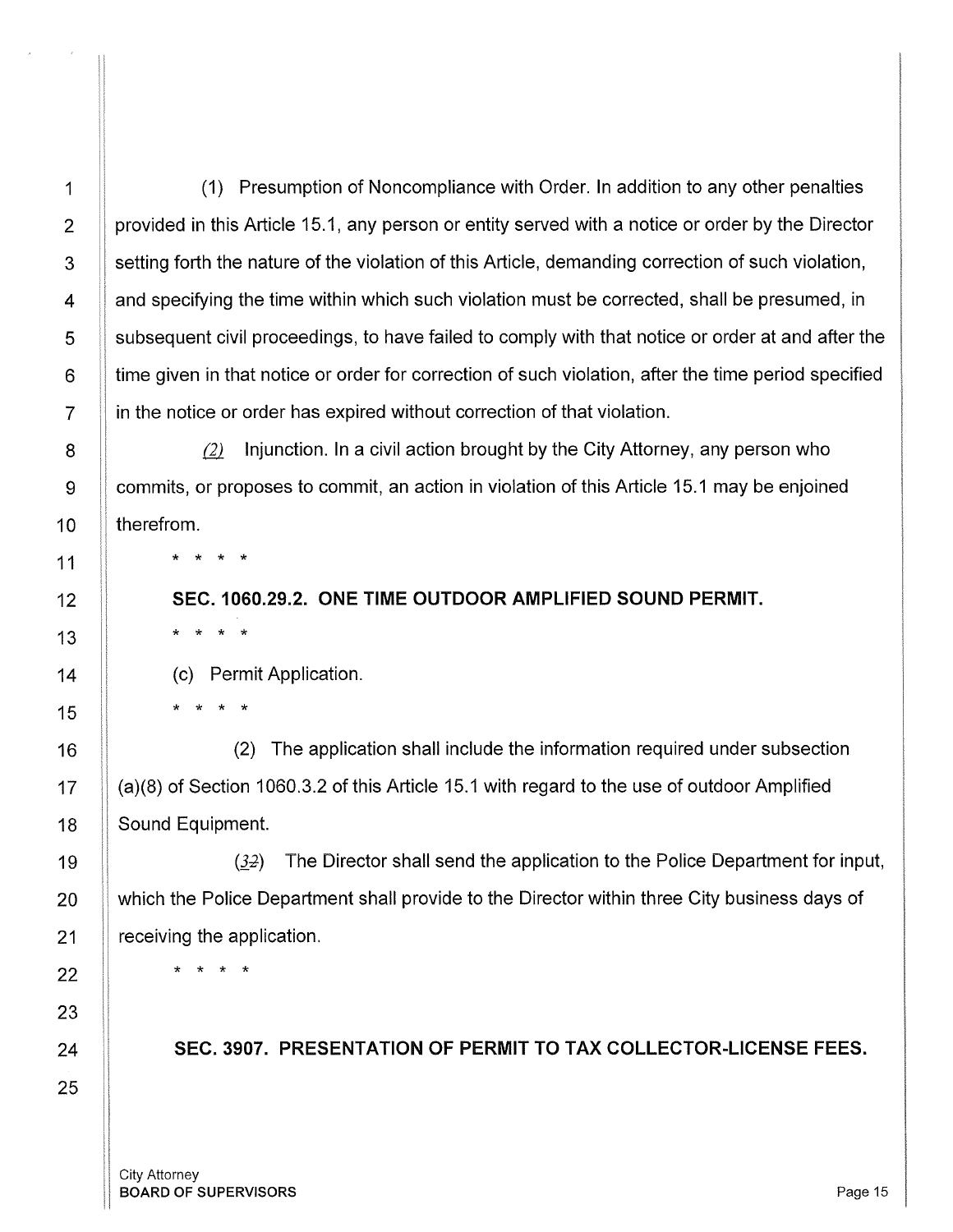Upon the granting of a permit, as hereinabove provided, the Police Department shall  $shall$ -furnish the permittee with the following:

\* \* \* \*

# *ARTICLE 52: OCCUPANT'S RIGHT TO CHOOSE A COMMUNICATIONS SERVICES PROVIDER*

\* \* \* \*

8 **Section 8. The Transportation Code, Division I, Section 7.3.56 is hereby amended by** 9 | revising Section 812, to read as follows:

## 11 **SEC. 7 .3.56. OPERATING WITHOUT A FUNCTIONING TAXIMETER.**

12 **For any person or entity to drive or operate any Taxi on the public street that is not** 13 | equipped with a Taximeter, is equipped with a Taximeter that is inaccurately fixing the fare to 14 be collected, or is otherwise not in good working order, or is equipped with a Taximeter that 15  $\parallel$  does not comply with the requirements of Section 1113(f)(4) of Division II of the 16 || Transportation Code.

18 Section 9. Effective Date. This ordinance shall become effective 30 days after 19 **Example 19** enactment occurs when the Mayor signs the ordinance, the Mayor returns the 20 | ordinance unsigned or does not sign the ordinance within ten days of receiving it, or the Board 21 | of Supervisors overrides the Mayor's veto of the ordinance.

23 Section 10. Scope of Ordinance. In enacting this ordinance, the Board of Supervisors 24 intends to amend only those words, phrases, paragraphs, subsections, sections, articles, 25 numbers, punctuation marks, charts, diagrams, or any other constituent parts of the Municipal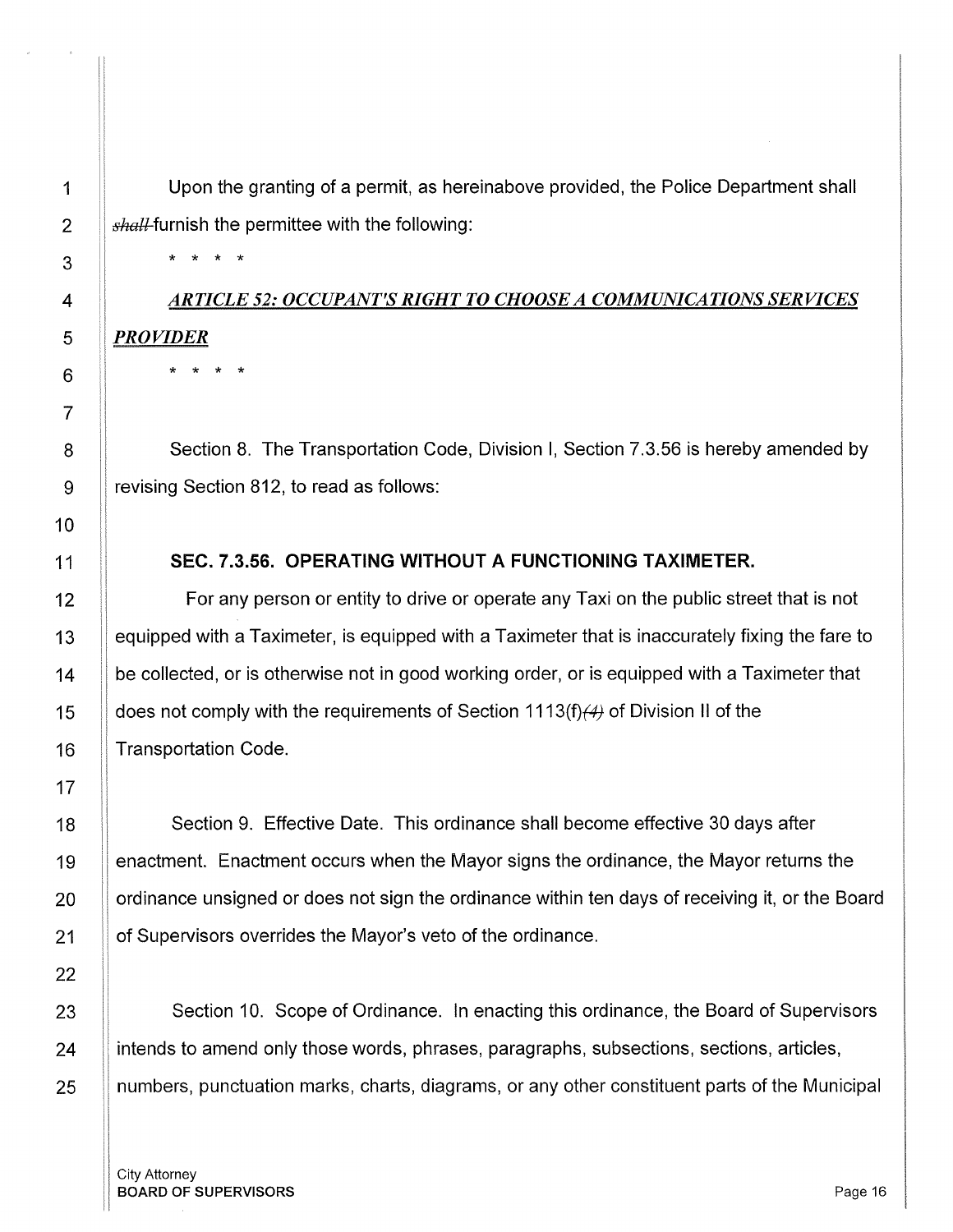1 Code that are explicitly shown in this ordinance as additions, deletions, Board amendment 2 | additions, and Board amendment deletions in accordance with the "Note" that appears under | the official title of the ordinance.

APPROVED AS TO FORM: DENNIS J. HERRERA, City Attorney

 $Ray:~$   $\begin{picture}(10,10) \put(0,0){\line(1,0){10}} \put(10,0){\line(1,0){10}} \put(10,0){\line(1,0){10}} \put(10,0){\line(1,0){10}} \put(10,0){\line(1,0){10}} \put(10,0){\line(1,0){10}} \put(10,0){\line(1,0){10}} \put(10,0){\line(1,0){10}} \put(10,0){\line(1,0){10}} \put(10,0){\line(1,0){10}} \put(10,0){\line(1,0){10}} \put(10$ **JON GIVNER** 

Deputy City Attorney

n:\legana\as2017\1800024\01241803.doc